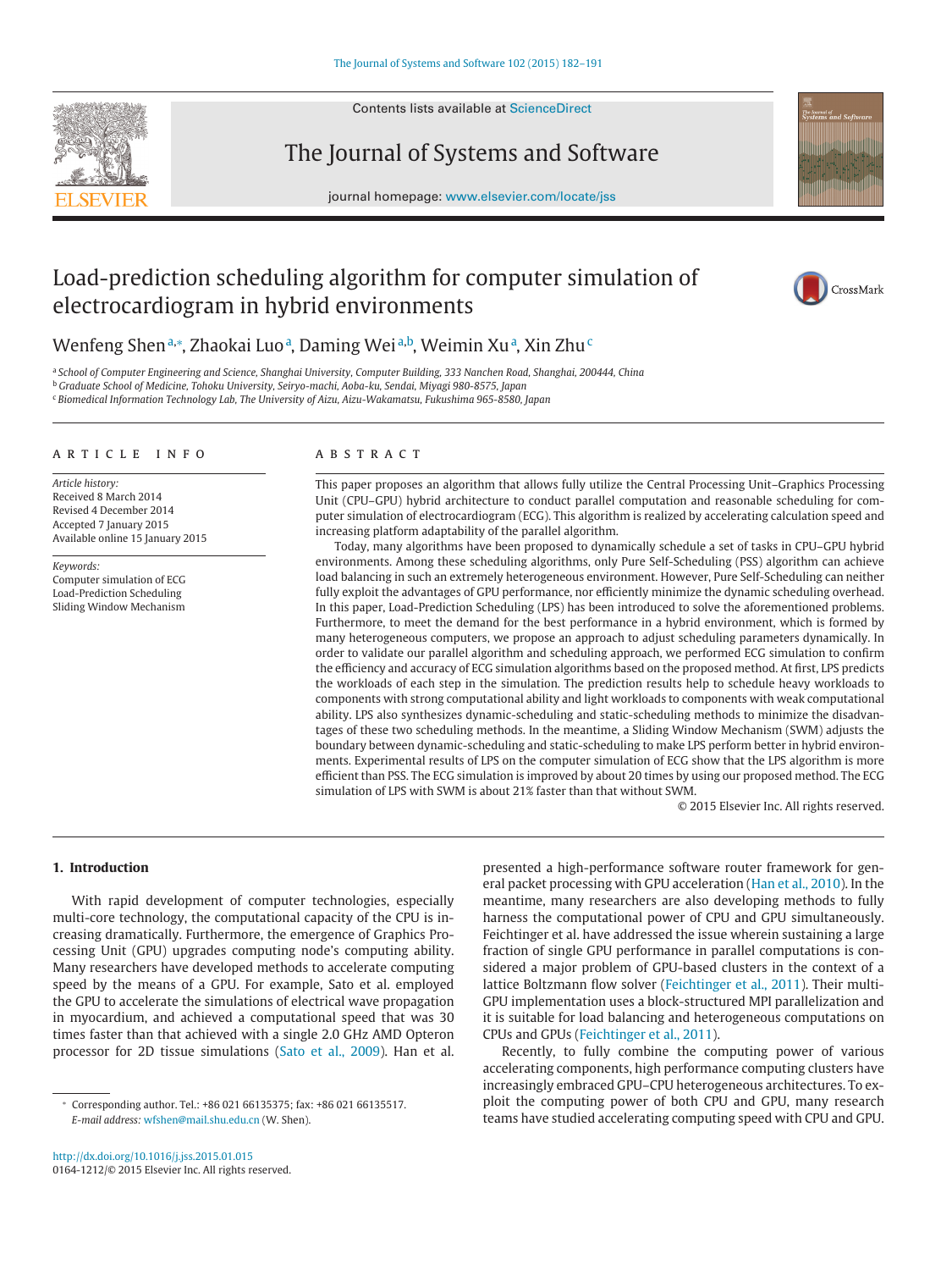Dziekonski et al. realized numerical results for a setup consisting of a Fermi GPU (GTX 480) and a Xeon six-core CPU showed that the proposed approach allows one to handle systems involving millions of unknowns and reach a speedup factor of almost four compared to the CPU-only implementation [\(Dziekonski, 2011\)](#page--1-0). Kerr et al. reported an empirical evaluation of 25 CUDA applications on four GPUs and three CPUs leveraging the Ocelot dynamic compiler infrastructure, which [can execute the same CUDA applications on either target \(Kerr et al.,](#page--1-0) 2010). Although the studies mentioned above have shown that the CPU–GPU heterogeneous combination can provide powerful computing ability, there are still few solutions that can be used to present a viable approach to fully utilize the CPU–GPU collaborative computing ability.

Our team has also conducted many studies on parallelization. Shen et al. presented a parallel algorithm using a GPU for computer simulation of electrocardiogram (ECG) based on a 3-dimensional (3D) whole-heart model [\(Shen et al., 2009\)](#page--1-0). This study is the basis of our work. Thereafter, considering that the GPU is unsuited for branch structure, Shen et al. proposed a GPU-based algorithm that concentrates on eliminating branches in computation and optimizes the calculation of electric potentials by means of load-prediction (Shen et al., [2012\). To fully utilize all accelerating components of a computer, Shen](#page--1-0) et al. employed parallel computation for computer simulation of ECGs on a CPU–GPU cluster using a hybrid parallel algorithm with parallel program development tools—MPI, OpenMP, and CUDA (Shen et al., [2013\). That is the basis of the paper about the original concept of Load-](#page--1-0)Prediction Scheduling (LPS). This study is focused on accelerating the ECGs simulation using multiple computing node and multiple accelerating components without considering how to adjust the workloads among multiple devices.

In this paper, we propose an approach to address the issue mentioned above. To take full advantage of the computing power of the CPU–GPU hybrid structure node, it is important to tackle the process of assigning tasks to achieve the balance of computer loads. In other words, a method needs to be determined to assign different parts of a parallel application to the computing components, in order to minimize the overall running time [\(Xu et al., 2013\)](#page--1-0). We employ the LPS to parallelize serial calculation with CPU and GPU. Thus, both CPU and GPU can share the workload reasonably. Because the CPU and GPU's computing abilities are different, the approach described in this paper has the ability to adjust its workload scheduling to fully exploit the computing ability of the CPU and GPU in hybrid environments. We also embrace Sliding Window Mechanism (SWM) for scheduling workloads according to the computing ability of the CPU and GPU. In order to validate our approach, we perform the parallel computation of electrocardiogram simulation based on the proposed method. For comparison, we also conduct three additional experiments: serial algorithm, parallel algorithm without SWM, and parallel algorithm with SWM, and demonstrate that our approach's performance is the best.

The rest of this paper is divided into four parts. We describe our approach's details including LPS and SWM in Section 2. In [Section 3,](#page--1-0) ECG simulation will be adopted to discuss the effectiveness of our approach. [Section 4](#page--1-0) exhibits the experiments of parallelizing ECG simulation with our LPS and SWM approach.

## **2. LPS and SWM**

Before conducting parallel computing, the important point to be considered first is data dependency. Data dependency means that each step of the serial algorithm needs the previous step's result as input parameter. Such algorithm cannot fully utilize all the calculating components.

There are many methods on solving data dependency between steps. In this paper, in order to address the data dependency issue,

### Types of Workload order



**Fig. 1.** Types of workload order.

the instance of ECG simulation that will be described in detail in [Section 3.](#page--1-0)

On the other hand, if all steps in the workload order are isolated, the issue is how to allocate the workload of each step to different computing components. Workloads are one of the important sources of parallelism in scientific computing programs and therefore a lot of research was focused in this area [\(Wu et al., 2012\)](#page--1-0). A step's workload is called a parallelizable workload if there is no data dependency among all steps, i.e., workloads can be processed in any order or even simultaneously [\(Han and Chronopoulos, 2013\)](#page--1-0). The order of workload can be roughly divided into four kinds as shown in Fig. 1: constant workload order in Fig. 1(a), increasing workload order in Fig. 1(b), decreasing workload order in Fig. 1(c), and random workload order in Fig. 1(d). In Fig. 1, the *y*-axis is the amount of workload. The *x*-axis represents the step corresponding to the workload, for example, in Fig. 1(a), the workload amount of  $x_i$ th step is  $y_i$ .

For achieving a good performance, this paper adopts LPS. LPS contains two stages: pretreatment and scheduling stages. The details are described as follows.

At first, in order to fully utilize the computing components in the node, we would like to allocate heavy workloads to the accelerating component with strong computing ability. Likewise, we would like to allocate the light workloads to the accelerating component with weak computing ability. For simplicity, we quote the research conducted previously to make a hypothesis stating that the CPU's computing ability is weaker than that of the GPU [\(Shen et al., 2009, 2012, 2013\)](#page--1-0). Therefore, our approach would allocate the heavy workloads to GPU and assign the light workloads to CPU.

Therefore, a pretreatment stage is needed before employing workload scheduling. In view of the different workload order in Fig. 1, constant workload order, increasing workload order, and decreasing workload order make it easy to estimate the workloads of certain parts. However, constant workload order is infrequent, and the most common situation is the random workload order. Therefore, steps in the workload order are isolated after addressing the data dependency issue. Thus, the workload order can be sorted, and the experiments' result generated by the sorted workload order is correct. In our approach, pretreatment refers to sorting of the workload in descending order after addressing the data dependency problem.

After pretreating the workload order, scheduling is the next core problem of our approach. Before introducing our scheduling approach, we will discuss the existing scheduling strategies. Generally, two types of scheduling strategies exist: static scheduling and